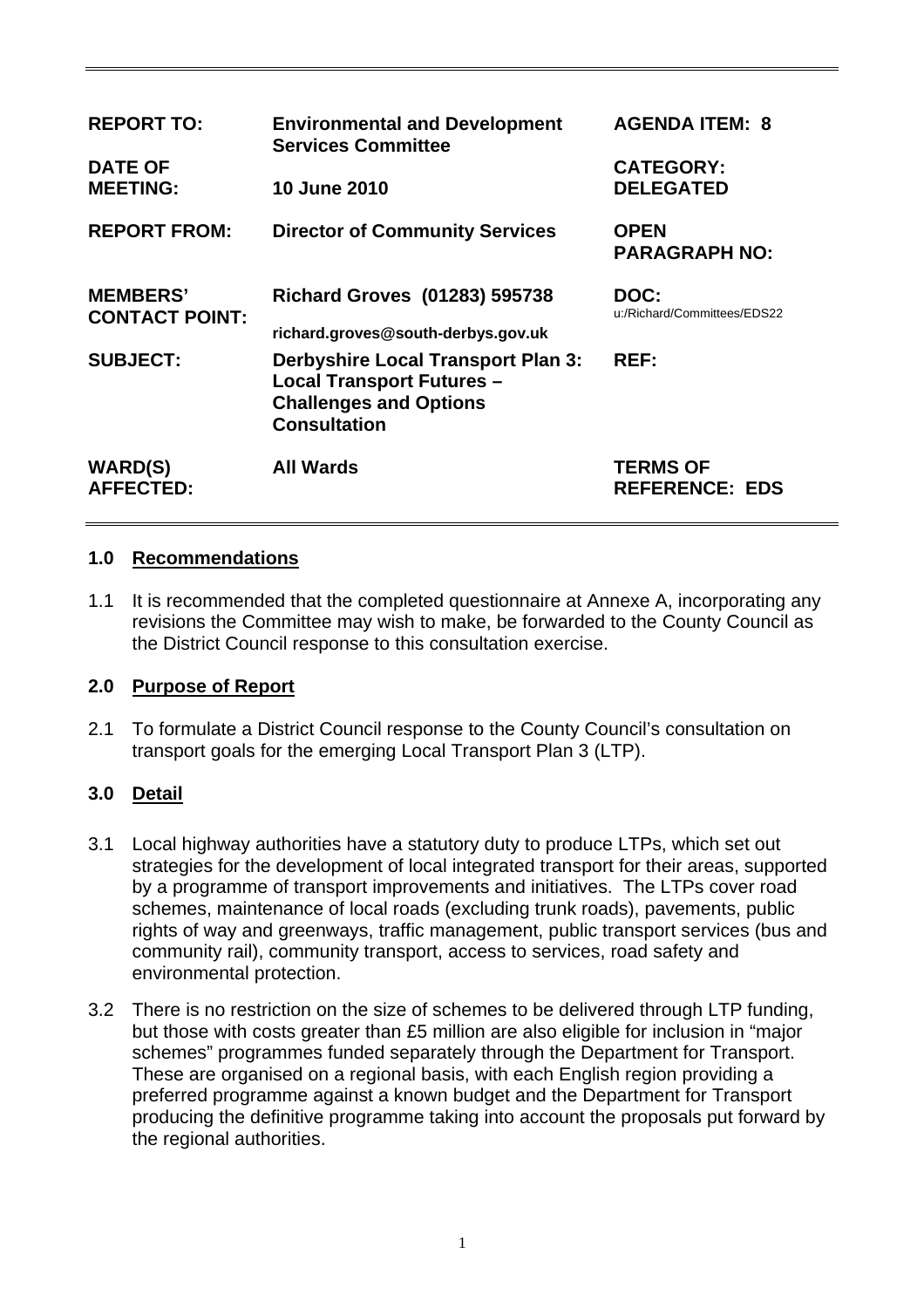- 3.3 Whilst the current LTPs cover a five year period (2006-2011), the new LTPs will comprise a long term Strategy, covering the period 2011-2026, and a short term Implementation Plan, to be reviewed at three year intervals.
- 3.4 South Derbyshire is currently split between two separate LTPs, the Derby Joint LTP, covering most of the northern part of the district, and the Derbyshire LTP covering the remainder. It has been decided that the new Derbyshire LTP will include the whole of South Derbyshire, whilst the new Derby LTP will cover only the area lying within the city boundary.
- 3.5 Members may recall that this Council was previously consulted on the emerging Derbyshire LTP when the Questionnaire Survey of Transport Goals was considered at Environmental and Development Services Committee on 27 August 2009 (minute EDS14 refers). The County Council has combined the results of that consultation, together with policy and data analysis, to create an overall impression of Derbyshire's challenges and consider the range of measures available to address them. This work is summarised in a short background paper, 'Local Transport Futures: Challenges and Options Consultation', copies of which have been placed in the Members' lounges and are available to view on-line at [www.derbyshire.gov.uk/transportconsultation.](http://www.derbyshire.gov.uk/transportconsultation)
- 3.6 It should be noted that this stage of the consultation process relates to broad policies and packages of options for Derbyshire, rather than individual schemes and locations. The County Council has prepared a questionnaire and this has been completed in draft form by the Chairman and Vice Chairman of the Environmental and development Services Committee (see Annexe A). Subject to any amendments the Committee may wish to make, it is proposed that this be forwarded to the County Council as the District Council response.
- 3.7 The results of the survey will feed into the draft long term strategy to 2026, and will also form the basis for developing the shorter term Implementation Plan. There will be a further consultation once the Strategy and Implementation Plan have been drafted later this year, prior to finalising the documents for implementation in 2011.

## **4.0 Financial Implications**

- 4.1 The process of preparing the LTP has no direct financial implications for the District Council. Once the LTP has been approved, the District Council may be approached for financial contributions toward particular proposals. Any such funding would be sought in the form of revenue growth items.
- 4.2 The Council currently contributes funding in the sum of £2000 per annum toward the cost of employing a Local Accessibility Partnership Officer, who is responsible for coordinating the work of the South East Derbyshire Accessibility Partnership. The role of the Partnership is to implement the Accessibility Strategy in the current LTP. The arrangements for carrying forward the work of the Partnership post 2011, in the context of the emerging LTP, have not yet been determined.

## **5.0 Corporate Implications**

- 5.1 The LTP has implications for the following themes of the Corporate Plan:
	- "Sustainable Growth and Opportunity", insofar as the provision and maintenance of transport infrastructure and services can influence the